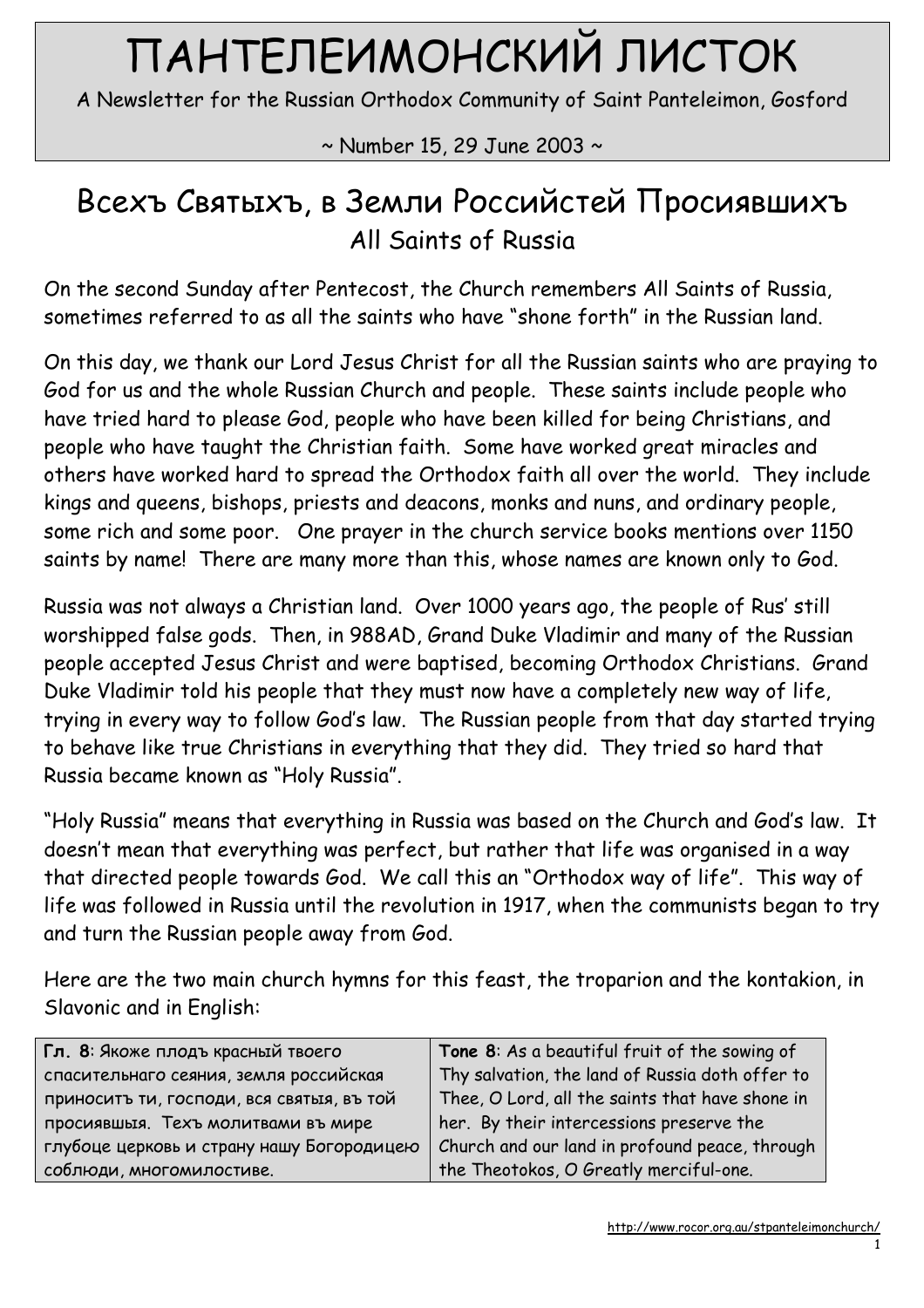| Гл. 3: Днесь ликъ святыхъ, въ земли нашей                                         | Tone 3: Today the choir of the saints who        |
|-----------------------------------------------------------------------------------|--------------------------------------------------|
| Богу угодившихъ, предстоитъ въ церкви и                                           | pleased God in the land of Russia doth invisibly |
| невидимо за ны молится Богу. Ангели съ                                            | stand before us in Church and invisibly doth     |
| нимъ славословятъ, и вси святии церкве                                            | pray for us to God. With them the angels         |
| Христовы ему спразднують, о насъ бо                                               | glorify Him, and all the saints of the Church of |
| Christ keep festival with them; and they all<br>молятъ вси купно превечнаго Бога. |                                                  |
|                                                                                   | pray together for us to the Pre-eternal God.     |

The troparion likens the saints to beautiful fruits that have grown from the seeds of the Gospel, and asks our Lord to listen to their prayers for Russia and the Russian Church. The kontakion is about how all the Russian saints, together with the angels and the saints of the whole world, are invisibly with us when we pray in church. Just as we celebrate here in church, they celebrate in Heaven and pray to God for us.

The icon of All Saints of Russia, placed today in the centre of our church, is like a story. First of all, it shows the beginnings of Christianity in Russia with the baptism of Grand Duke Vladimir and his people. Then it shows many of the saints of the Russian Church, together with other saints close to Russia, like the Holy Apostle Andrew and Saint Nicholas the Wonderworker. Finally, it shows all the most recent Russian saints. Above all the most recent saints are the Holy New Martyrs and Confessors of Russia. Many new martyrs and confessors are shown there, even though you can't see all their faces. This is because many hundreds of thousands – probably even millions – died for their faith in Russia in the 20<sup>th</sup> Century.

The saints of Russia are the pride and glory of our Russian Orthodox Church. They show us what Russia was able to do when life was based on the Orthodox Christian faith. They also show us what is possible if we, like them, give our lives completely to Jesus Christ our God, and try to behave like Christians in everything that we do. The saints who "shone forth" in the Russian land are an example for us, and helpers for us, in our struggle to live the way that God wants us to.

All Saints of Russia, pray to God for us!

## PARISH LIFE: YOUTH BBQ TODAY

Hieromonk John has arranged a fish BBQ for the parish youth group, to be held today after the Divine Liturgy. Fr John and the group will be meeting at the St John's Lookout & Picnic Area in the Katandra Reserve, Toomey's Road, Holgate. Access to Toomey's Road is from either Maiden's Bush Road or Taylor's Road. More information is available from Fr John. All parish youth are welcome!

## FROM THE HOLY FATHERS

Do not ever violate the fast on Wednesday and Friday. This fast is commanded by the Church and is well explained. If you have ever in your life violated this fast, pray to God that He forgives you and sin no more. The holy and pious men do not consider themselves dispensed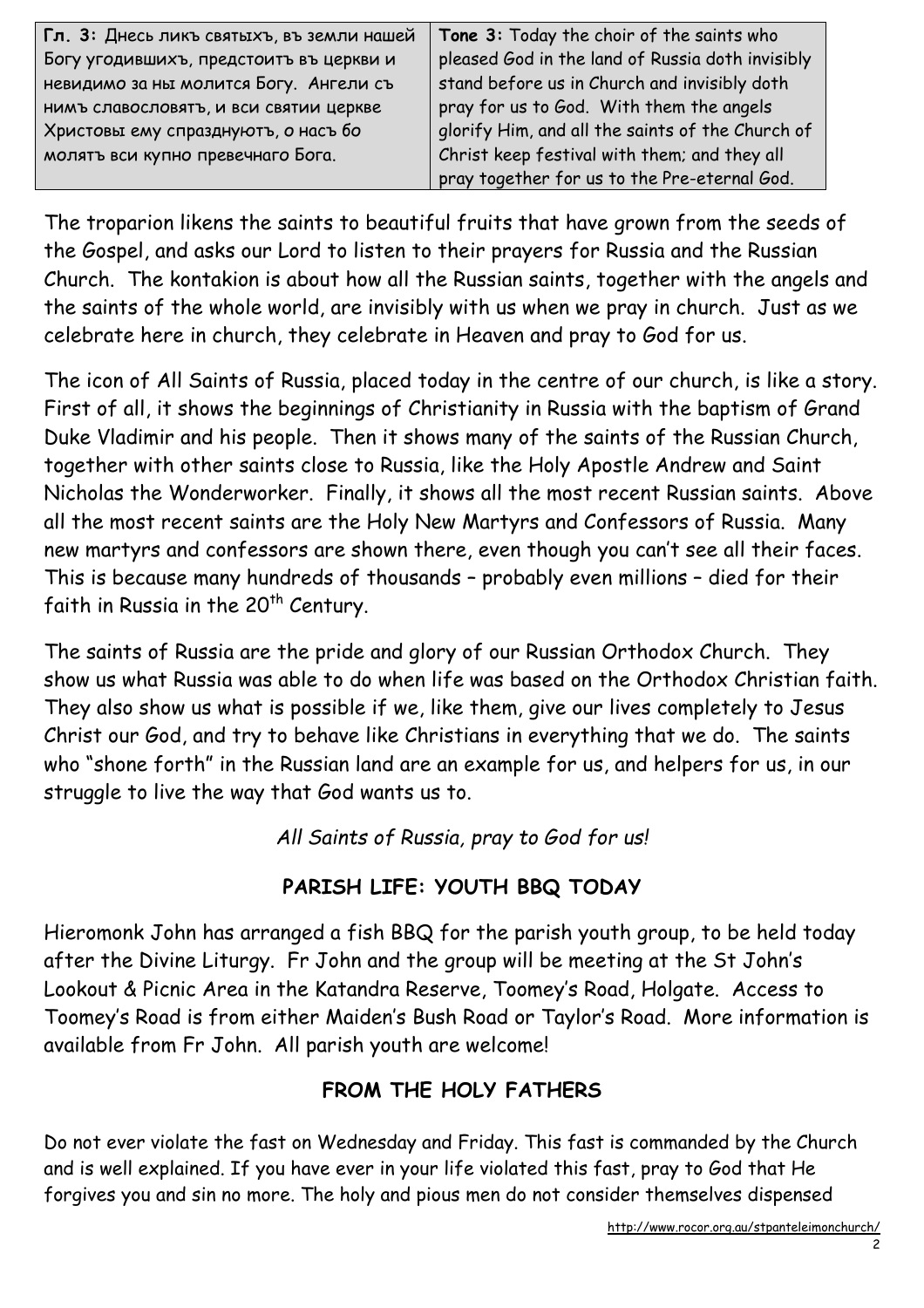from this fast either during a journey, much less even in sickness. St. Pachomius met some men carrying a corpse and he saw two angels in the funeral procession. He prayed to God to reveal to him the mystery of the presence of the angels at the burial of this man. What good did this man do that the holy angels of God accompanied him in procession to the grave? According to God's Providence, both angels approached Pachomius and, in this manner, explained to him: "One of us is the angel of Wednesday and the other is the angel of Friday. Seeing how this man always, even until death, fasted on Wednesdays and Fridays, so we are honorably accompanying his body. As he, until death, kept the fast, so we are glorifying him".

#### About the justification of almsgiving

"Withhold not good from them to whom it is due, when it is in the power of your hand to do it" (Proverbs 3:27).

The Lord does not deny you that which you need, neither should you deny the man whom the Lord has sent to encounter you in order to test your heart. If a beggar extends his hand to you for help once in your life, give to him and do not refuse. Remember how many years there are in your life and how many are the hours in a day and how many are the minutes in an hour-every minute of so many, many thousands of days you extend your hand to the Lord and the Lord gives and does not refuse. Remember the mercy of God and your lack of mercy will burn you as a live coal and it will never give you any peace until you repent and soften your heart.

Do not ever say: "These beggars annoy me!" So many millions of men live on earth and all are beggars before the Lord; emperors as well as laborers, the wealthy as well as servants, all are beggars before the Lord and the Lord never said: "These beggars annoy me!" O man, give thanksgiving to God that someone seeks something good from you, be it material, or spiritual! This means that you are a man of God's trust: God has entrusted some of His goods to you because all goods belong to God. Show yourself worthy of this trust, show yourself worthy in lesser things so that you may be entrusted with greater things.

O Lord, most rich, soften our hearts and enlighten our understanding that we may be merciful in the goods which You, the All-merciful, have entrusted to us. To You be glory and thanks always. Amen.

Saint Nikolai Velimirovic, The Prologue of Ochrid

#### IMPORTANT CHURCH DATES IN JULY

Although there are no Great Feasts, July is a busy month on the church calender. Today is the feast-day of the Church of All-Saints of Russia, Croydon. Next Saturday, July  $5^{\text{th}}$ , is the commemoration of our father among the saints, Saint John the Wonderworker of Shanghai & San Francisco. On Sunday July 6<sup>th</sup> the Parish of St John the Forerunner in Canberra will celebrate it's feast-day. Vladika Hilarion will be serving there on Saturday (all-night vigil at 5pm) & Sunday (Hierarchical Divine Liturgy will begin at 9am). Saturday 12<sup>th</sup> July is the feast-day of the Holy Apostles peter & Paul, and the parish feast-day of our cathedral in Strathfield, which is at presently being painted for the occasion. The cathedral this year celebrates its' 50<sup>th</sup> anniversary.